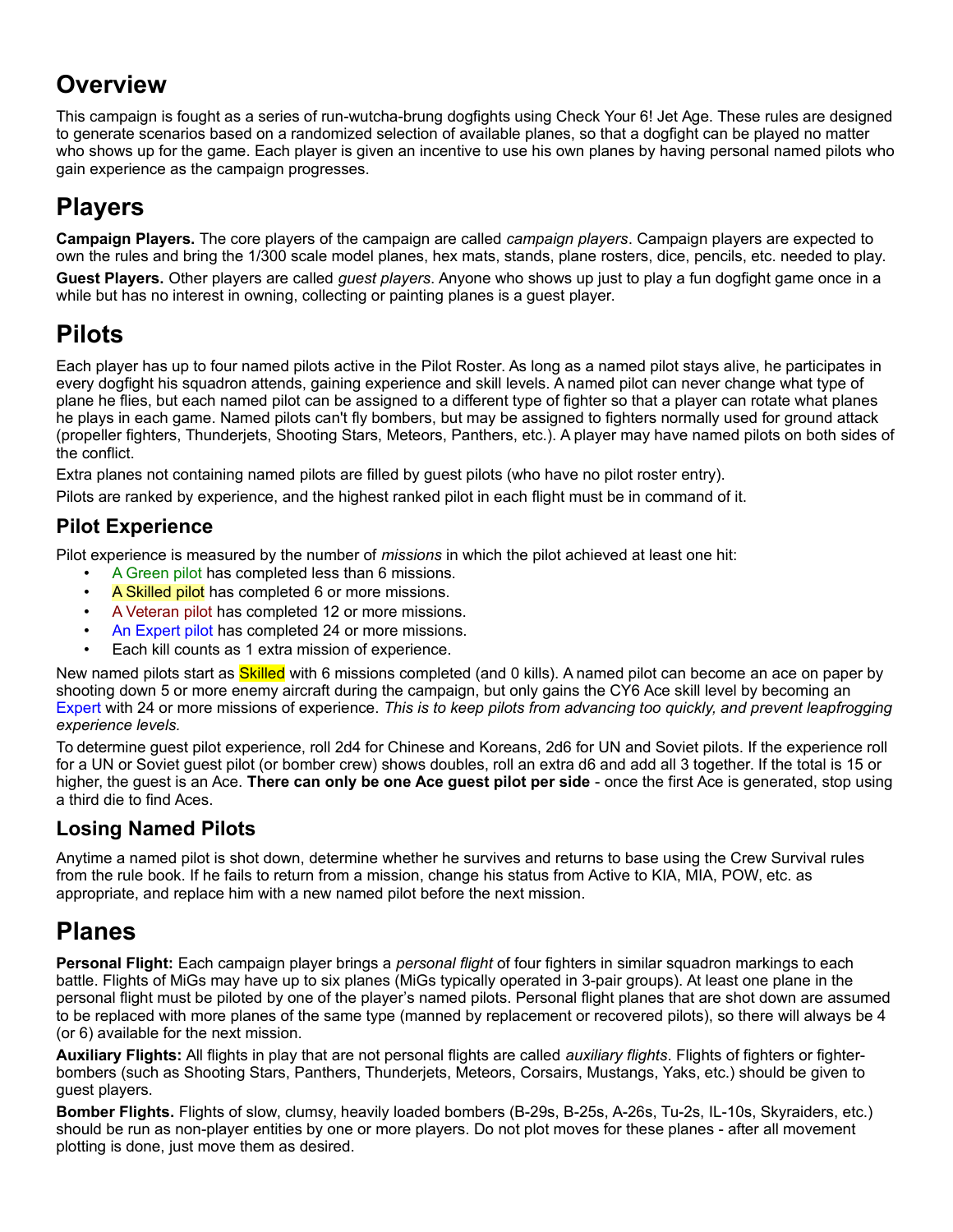## **Mission Profile**

Each dogfight has a *mission profile* which defines the goals of the players and the set up. If somebody has bombers or fighter-bombers they want on the table, the mission is a *bombing mission*. If there are only fighters, the mission is a *fighter sweep*. The host gets the final say in the type of the mission.

### **Bombing Mission**

**Planes.** Add 3-12 bombers in 3-ship flights or ground attack planes in 2-, 3- or 4-ship flights. Assign a player to run the bombers.

Each campaign player brings his own fighters; guest players run auxiliary planes given to them. Each player may have a single flight of 2-4 fighters with one flight leader, or 2-6 MiGs organized in leader/wingman pairs. Escorting players declare the number of planes first.

**Altitude.** The bombing player picks two adjacent CABs as the altitude. There is no middle CAB boundary. If the bombers are B-29s, the CABs are High and High-Top, otherwise any 2 neighboring CABs from Medium-Top on down can be chosen.

**Table Edges.** The long edge spanning sectors A-C-E is friendly to the side with the bombers; all other edges are unfriendly.



Attacker friendly **Defender friendly Hill Successful bombing mission exit** 

**Bomb Load.** The bomber player decides whether the bombers are armed at half-load or full load.

**Bombers Set Up First.** Bombers set up at TAL6 in sector C. Each flight must be in a vee formation, its planes in adjacent hexes or 1 hex apart. The bombing C-in-C must be lead plane of the lead flight (at least 1 hex farther forward than all other flights). After setup, roll for straggling: if 2d6 plus the bomber C-in-C crew skill bonus is less than the number of bombers, the rearmost flight is straggling by 1d6 hexes, and if the roll is also doubles, the second rearmost flight is also straggling. A flight that straggles off table enters on turn 1.

**Escorts Set Up Second.** Escorts set up second, at any TAL and maximum distance 10 (TALs + hexes) from a bomber flight. Each player's fighters must be in formation together.

**Interceptors Set Up Third.** Interceptors set up at any TAL, in any sector except C, minimum distance 8 (TALs + hexes) from enemy planes. After all interceptors are set up, each player makes a crew check with his lead pilot:

- **Success:** no effect.
- **Success on doubles:** may move after all enemy on the first turn.
- **Failure:** Move 2d6 hexes farther from all enemy planes. If this puts any planes of a flight off the table, that flight enters the table at that point on turn 1.
- **Failure on doubles:** Roll 2d3 to determine maximum starting TAL.
- **If all interceptors fail,** then the interception is tardy (after the bombing run). Modify the scenario as follows:
	- 1. The bombers are at light load, and roll before the game starts for ordnance delivery VP.
	- 2. All edges of B, D and F become friendly to the bombers and escorts.
	- 3. All edges of A, C and E become unfriendly to the bombers and escorts.

**Unreliable Jets.** After all planes are set up, each player commanding jet fighters rolls for mechanical difficulties. If the die score on 2d6 is less than the number of planes in his flight, remove one of his jet fighters from the mission.

**Victory Points.** Subtract 1 VP for each fighter brought to the fight (even jets that aborted with mechanical difficulties).

Each side gains VP for damaged/destroyed enemies as per section A6.1 BASIC VICTORY POINTS.

Bombers can also gain VP by completing the bombing run after the dogfight is over. Each bomber which exits the table edge of sector D must pass a crew check to successfully deliver its ordnance:

**Full load:** VP = bomber's full ("Destroyed") VP value

**Half load:** VP = ½ bomber's full ("Destroyed") VP value

**Success on doubles:** target hit extra hard, x2 VP for that bomber